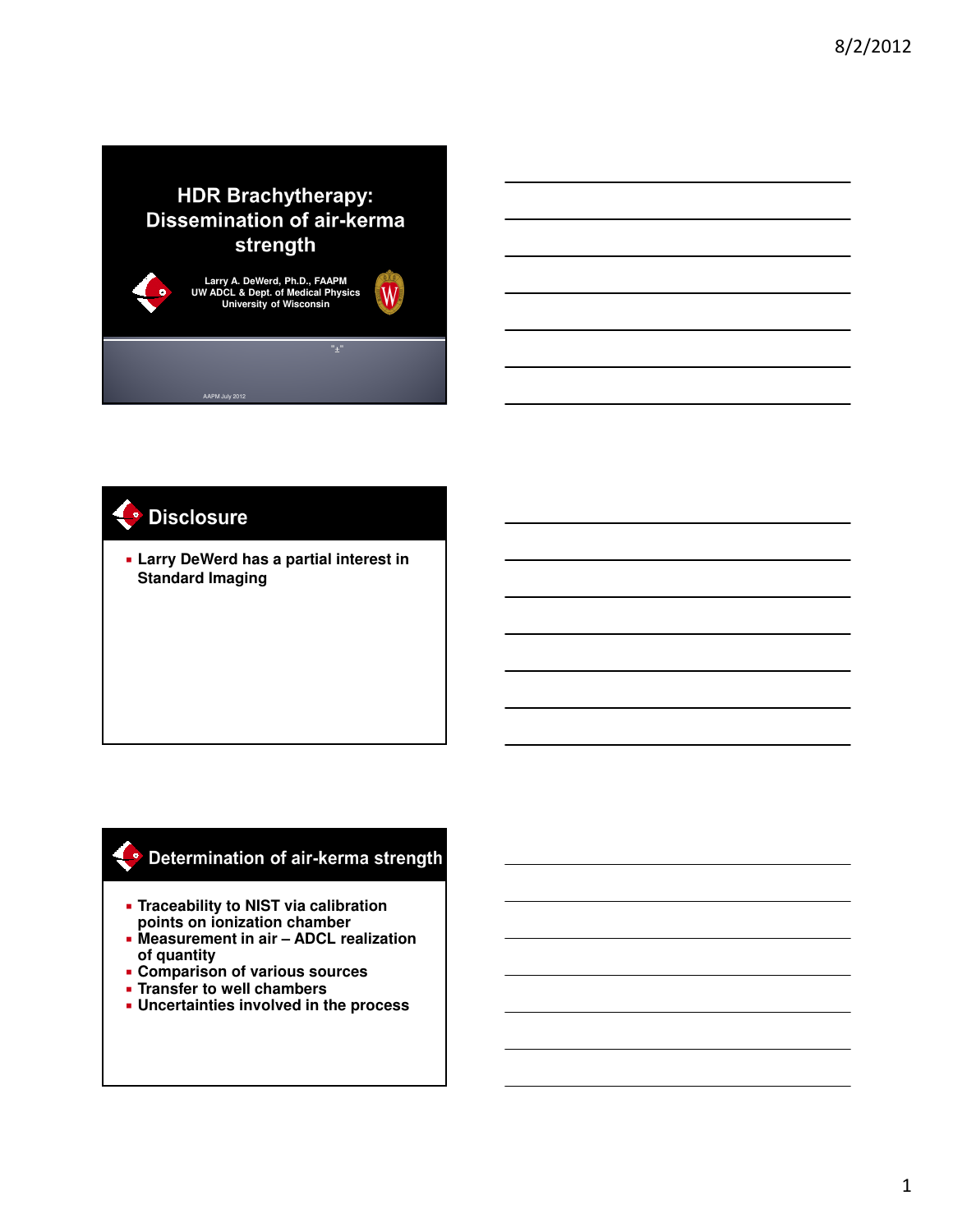# Establishing NIST traceability

- **The ionization chamber is calibrated at two energy points to interpolate to the weighted average energy of the HDR <sup>192</sup>Ir source, which is approximately 397 keV.**
- **The original method (Goetsch method) included M250 and Cs-137 with an Awall factor.**
- **See Med Phys 38:6721-6728 (2011)**

#### **Ionization Chamber Calibration**

- 
- **Goetsch, et al method Existing NIST <sup>137</sup>Cs and 250M x-ray calibration points may be used for <sup>192</sup>Ir by interpolation**

$$
(\mathbf{N}_{k})_{\text{Ir}} = \frac{I(A_{w}N_{k})_{x-ray} + (A_{w}N_{k})_{Cs}}{2(A_{w})_{lr}}
$$

• **The same buildup cap with thickness sufficient to provide CPE for highest energy must be used for both NIST calibrations**

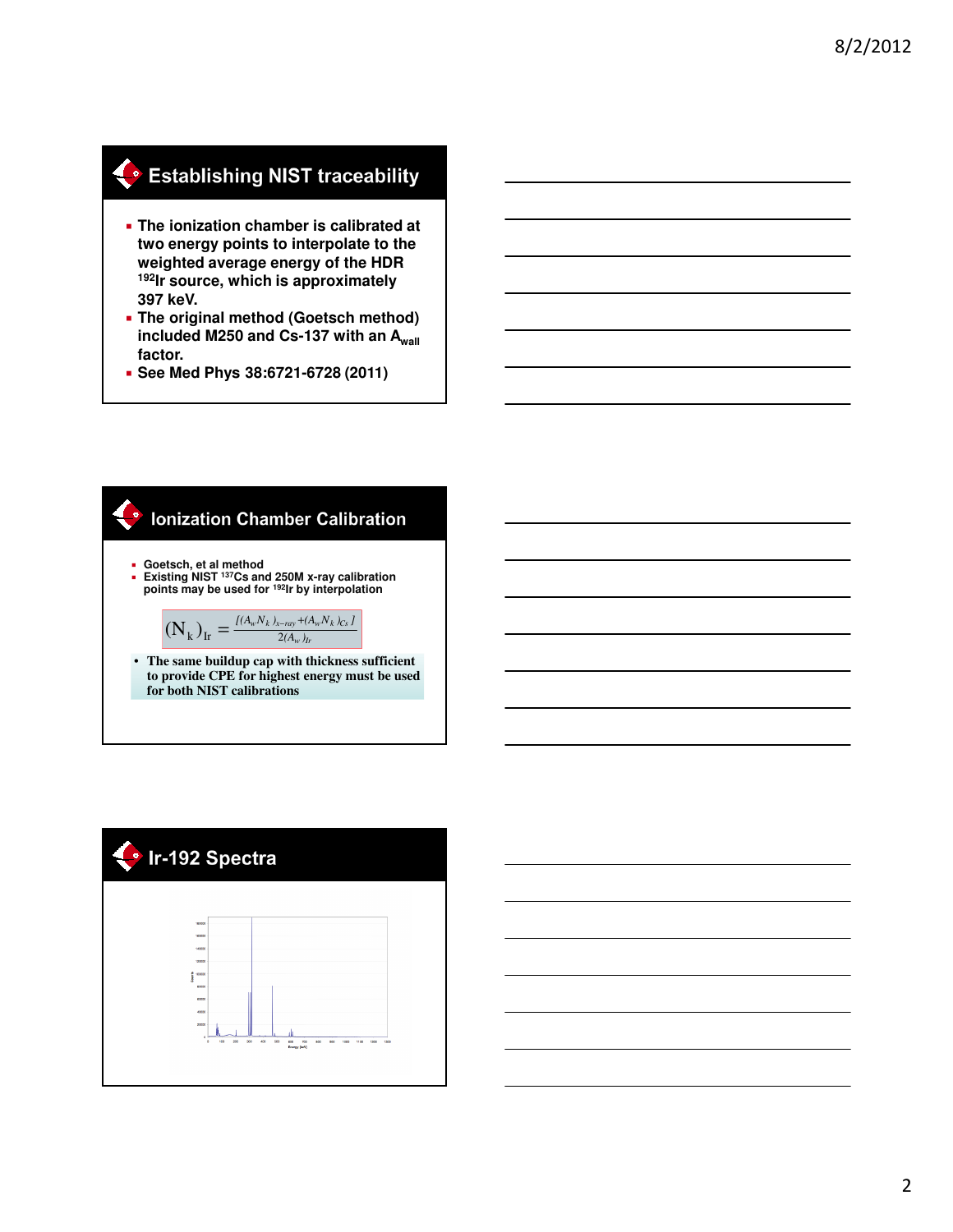



# **Establishing traceability**

- **Multiple points were suggested by van Dyke, however NIST traceable airkerma calibration coefficients for the discrete photon energies do not exist.**
- **Mainegra-Hing and Rogers argued that it is reasonable that an interpolation between M250 and Cs-137 for a flat energy response chamber can be used. The inverse of the calibration**
- **coefficients should be used.**

#### Reasonable NIST traceable technique

 **The air kerma calibration coefficient is then determined by** 

> 1  $\overline{\phantom{a}}$

 $\frac{1}{(N_K)_{m_K}} = \frac{1}{2}$ 2  $\frac{1}{(N_K)_{M250}} + \frac{1}{(N_K)_{^{137}Cs}$ Г l

- **A comparison of the air kerma coefficient for an Exradin A3 from Goetsch and the inverse technique shows a difference of -0.03 %**
- **The inverse technique is now used.**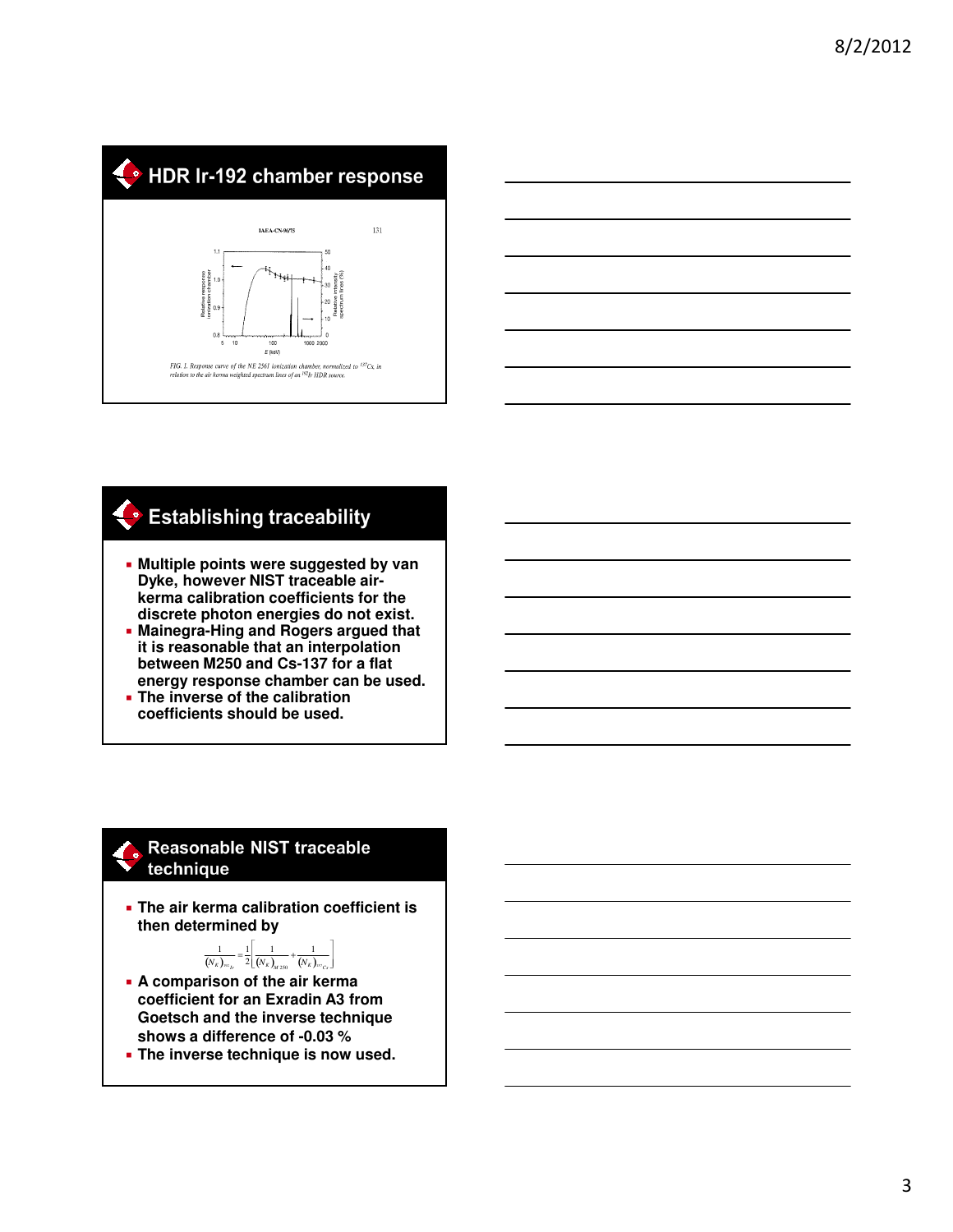# Chamber traceability to NIST

 **The uncertainty for the air-kerma coefficient using M250 and Cs-137 beams for our chamber as calibrated by NIST is**

| <b>Type A</b>   | <b>Type B</b> |
|-----------------|---------------|
|                 | 0.7%          |
| 0.25%           |               |
|                 |               |
| $0.74 \%$ (k=1) |               |
|                 |               |
|                 |               |
|                 |               |

#### **Determination of Air-kerma** strength of 192Ir source

- **There are two methods that are in use:**
	- **Shadow shield (Measurement at 1 meter and then a lead block in front of chamber for scatter measurement.)**
	- **7 distance technique: first proposed at the University of Wisconsin by Goetsch et al. in 1991**
- **These agree within 0.5% based on round-robin results among ADCLs**

#### 2 7- distance In-air Technique

- **Measures the output of the source at seven source-to-chamber distances from 10 cm to 40 cm, using charge readings at each position.**
- **A verified computer algorithm solves the 35 equations to over determine the Air-kerma strength**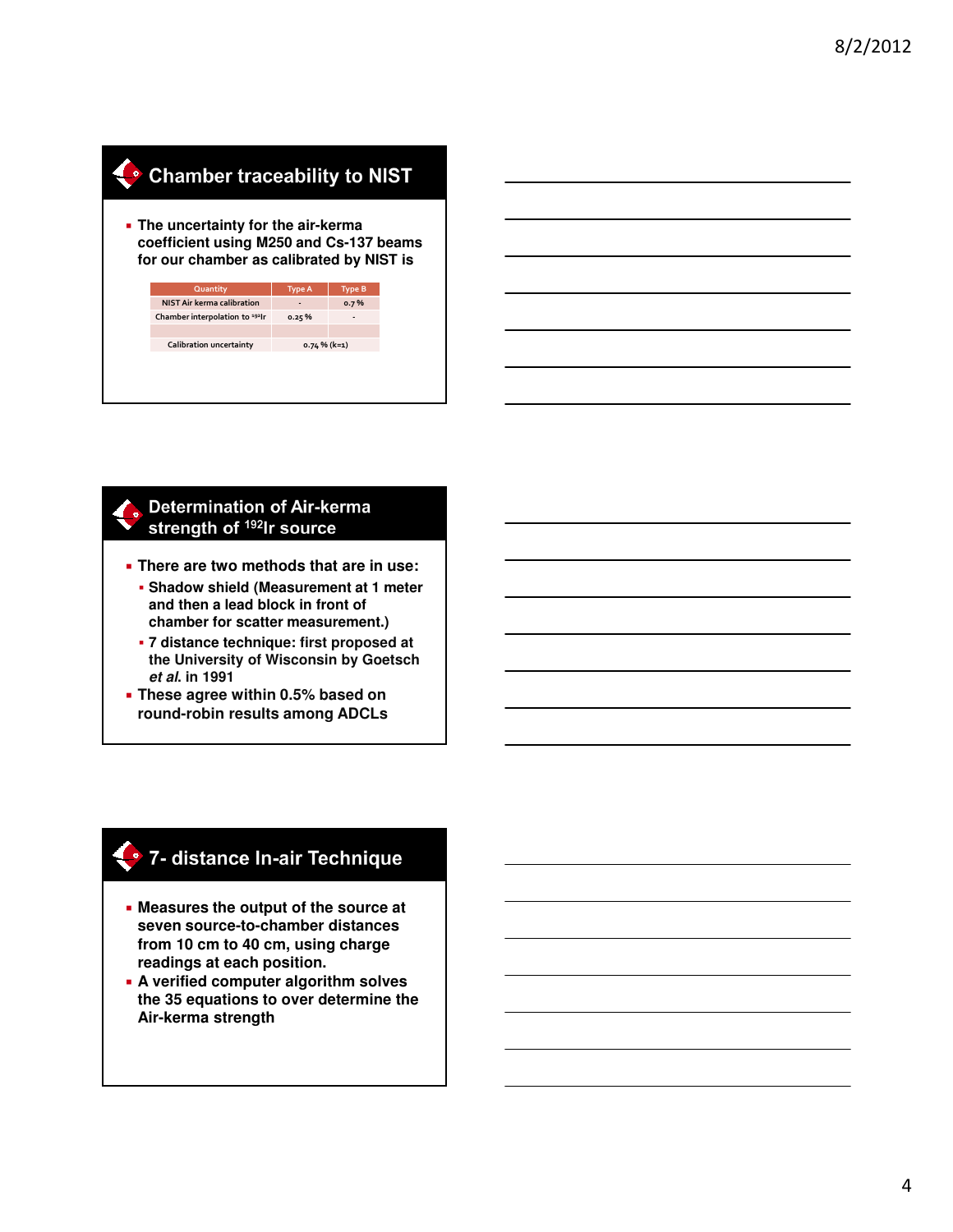



#### **Calibration of Source (formula** used)

 **Primary radiation falls off as the inverse square of the source-to-chamber distance**

$$
f = (M_d - M_s)(d + c)^2
$$

- *M<sup>s</sup>* **and** *c* **are constants independent of position**
- **The distance between chamber positions,** ∆**d, is known to +/- 0.1 mm**
- Three measurements are needed to find  $f$ ,  $M$ <sub>s</sub> and  $c$
- **7 distances are used to provide a more accurate result**

## Air kerma from 7-D technique

**Air kerma rate is given by**

$$
\dot{K} = \frac{f_{ave}(N_k)_{lr}}{(d+c)^2 \Delta t}
$$

 **Air-kerma strength is determined by taking it into vacuum.**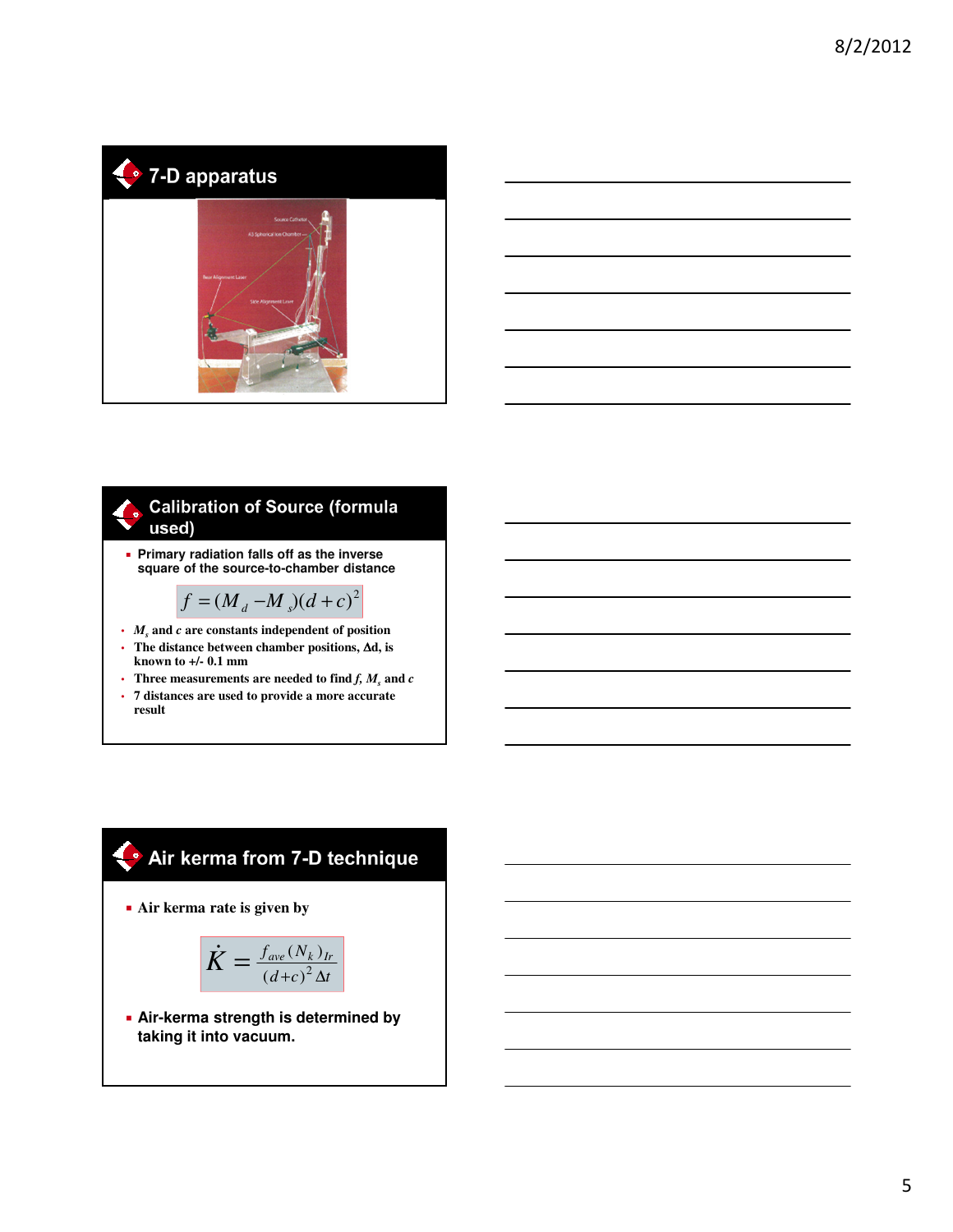### Various HDR sources

- **There are 5 HDR sources on the market**
- **Monte Carlo modeling shows that there may be a difference between them.**
- **We investigated all sources using the 7-D technique**
- **Published in Med Phys 38: 6721-6729 (2011)**
- **UWADCL measurement was originally based on the "Classic" Nucletron HDR source**



#### 20 years of measurement

- **The classic Nucletron source has been measured over a 20 year period.**
- **Each individual source has been compared to the other via 3 well chambers**
- **The value for the well chamber after measurement by the 7 distance technique is always within + 0.5%**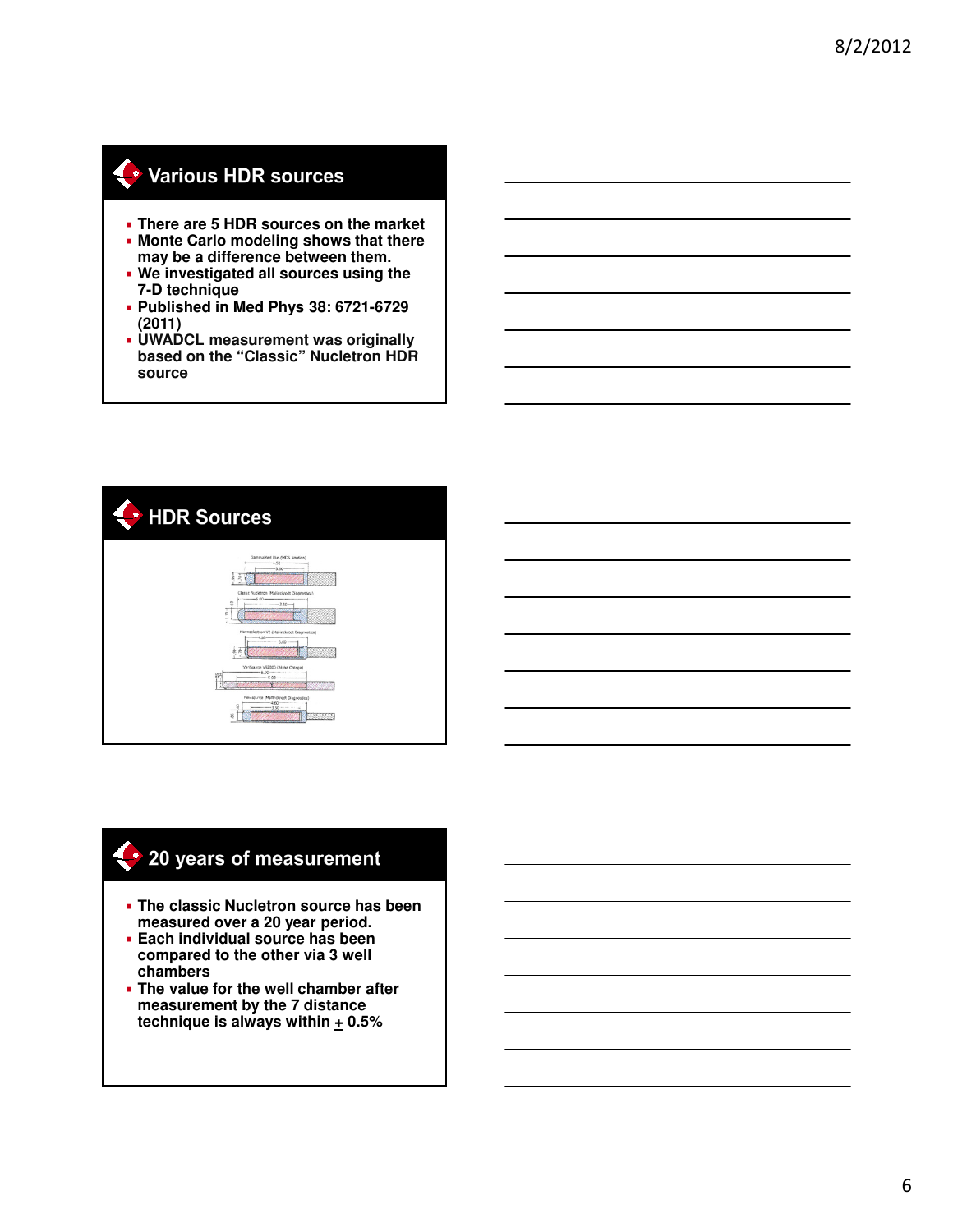# Changes over the years

- **The NIST standard changed in 2003**
- **The Air kerma Interpolation method shown to be 1/N<sup>K</sup> Additional HDR sources introduced**
- 
- **7-D for all individual repeats of source airkerma strength within 0.5%**
- **Comparisons with other labs (Henri – Becquerel, NPL, PTB, NRCC) within 0.5%**
- **Summary of measurements with all sources – statistically different but all within 1% of the mean**

### Average percent differences

| <b>HDR Source Model</b>  | % difference from Working<br><b>Standard</b> |
|--------------------------|----------------------------------------------|
| <b>Classic Nucletron</b> | 0.47                                         |
| Nucletron V2             | $-0.10$                                      |
| VariSource VS2000        | $-1.13$                                      |
| <b>GammaMed Plus</b>     | $-0.20$                                      |
| Flexisource              | 0.89                                         |
| Average for all sources  | $-0.01$                                      |
|                          |                                              |

|  |  |  | the control of the control of |
|--|--|--|-------------------------------|
|  |  |  |                               |
|  |  |  |                               |
|  |  |  |                               |
|  |  |  |                               |
|  |  |  |                               |
|  |  |  |                               |
|  |  |  |                               |
|  |  |  |                               |
|  |  |  |                               |
|  |  |  |                               |
|  |  |  |                               |

| Parameter                       | <b>Type A (%)</b> | <b>Type B (%)</b> |
|---------------------------------|-------------------|-------------------|
| <b>Charge Measurement</b>       | 0.05              | 0.05              |
| <b>Air Density</b>              | $\circ$           | 0.2               |
| <b>Beam divergence</b>          | $\Omega$          | 0.1               |
| Air attenuation/scatter         | $\Omega$          | 0.04              |
| NIST $N_{K}$                    | $\Omega$          | 0.74              |
| <b>Electrometer Cal Coeff</b>   | $\Omega$          | 0.11              |
| <b>Timing error</b>             | $\Omega$          | 0.005             |
| Independent trials standard dev | 0.43              | $\Omega$          |
| Solution algorithm              | $\circ$           | 0.2               |
| Time (half life)                | $\circ$           | 0.03              |
| Quadratic Sum                   | 0.433             | 0.81              |
| AKS Uncertainty (k=1)           | 0.92              |                   |
|                                 |                   |                   |

# Air-kerma strength uncertainty

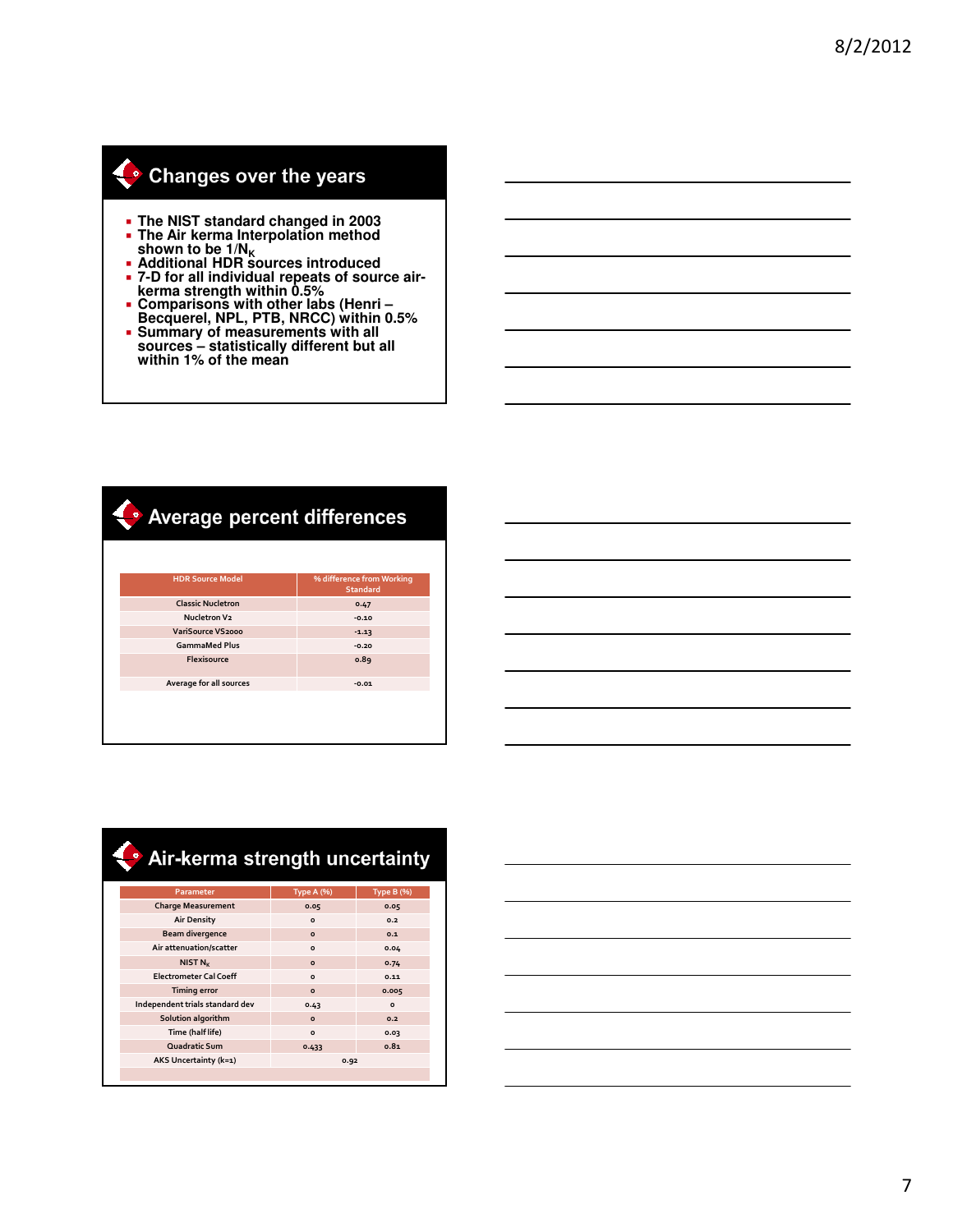## Calibration in clinic

- **For the clinical physicist, a calibrated well chamber should be used.**
- **Calibration point should be at the sweet spot.**
- **The clinic needs to monitor the output of the well chamber using QA techniques**
- **The ADCL will calibrate the well chamber**

#### **Uncertainty for well chamber** calibration

| Parameter                                                | <b>Uncertainty</b><br>(%) |
|----------------------------------------------------------|---------------------------|
| The ADCL chamber and response to<br>Source model effects | 0.96                      |
| Air kerma strength source calibration                    | 0.92                      |
| <b>Customer Well chamber</b>                             | 0.309                     |
| <b>Customer Electrometer calibration</b>                 | 0.166                     |
| <b>Overall Uncertainty (k=1)</b>                         | 1.37                      |
| Overall expanded uncertainty (k=2)                       | 2.75                      |

### Clinical HDR measurements

- **Use a well chamber calibrated at an ADCL**
- **ADCL uses the technique mentioned here to give Nk which is used in clinic to give S<sup>k</sup>**

 $S_k = Rdg*N_{sk} *C_e * C_{tp}$ 

**Where Rdg is the electrometer reading in amperes** 

- **Nsk is the calibration factor provided by the ADCL (U/A)**
- **Ce is the electrometer scale correction factor**  $C_{\text{tp}}$  is the air density correction factor (if needed)